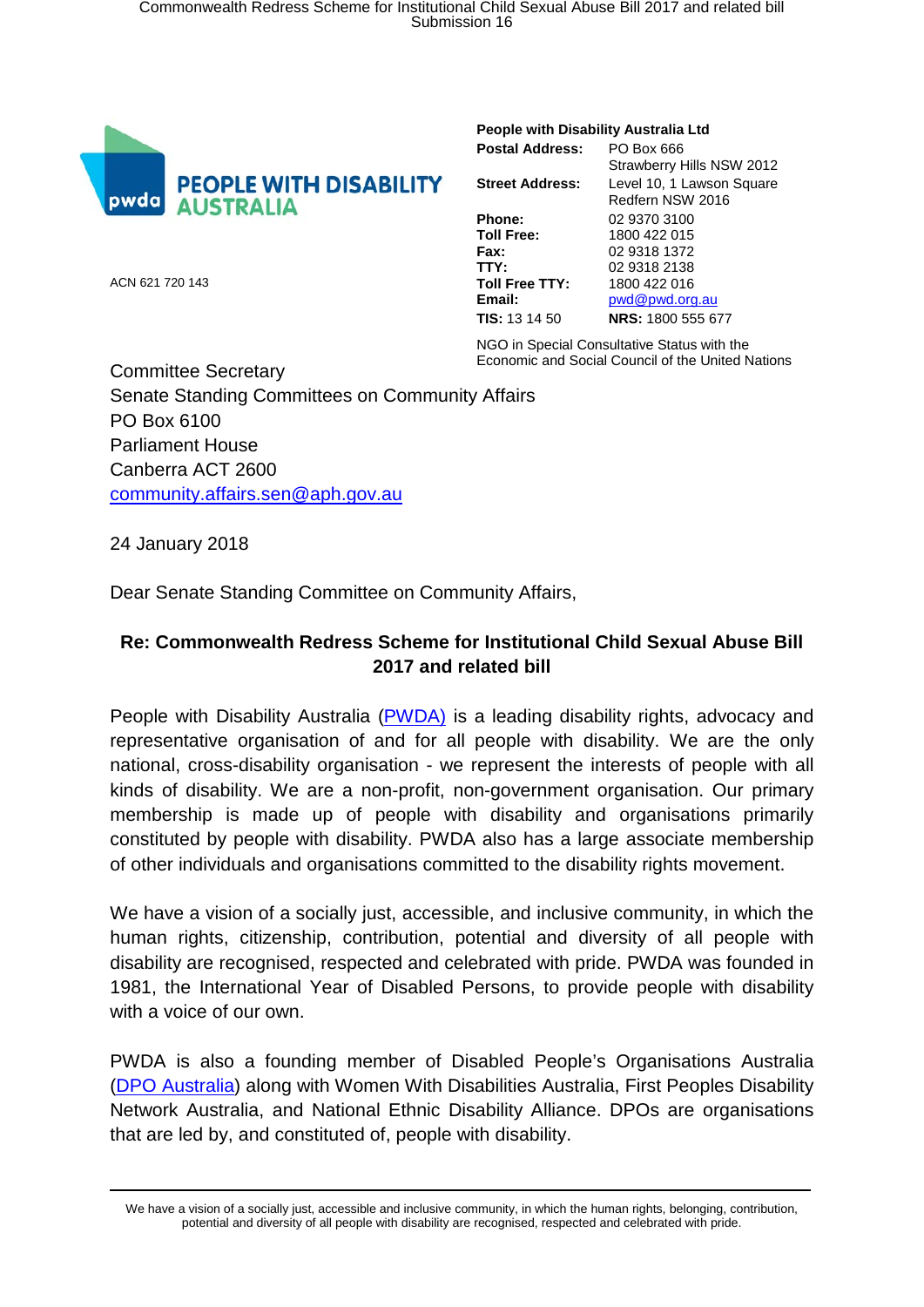The key purpose of DPO Australia is to promote, protect and advance the human rights and freedoms of people with disability in Australia by working collaboratively on areas of shared interests, purposes, strategic priorities and opportunities. DPO Australia has been funded by the Australian Government to be the recognised coordinating point between Government/s and other stakeholders, for consultation and engagement with people with disability in Australia.

PWDA has been funded by the Department of Social Services to support children and adults with disability who have been affected by the Royal Commission into Institutional Responses to Child Sexual Abuse (the Royal Commission). Our project, Disability Support for the Royal Commission [\(http://rcsupport.pwd.org.au\)](http://rcsupport.pwd.org.au/) involves individual advocacy, systemic advocacy, research and training. In addition, we have been an active member of the Commonwealth Redress Advisory Council (Advisory Council), offering advice and information relating to the needs and experiences of people with disability in relation to the Redress Scheme.

Over the course of our project, PWDA has heard from a number of people with disability who have had positive experiences with the Royal Commission, particularly in regards to telling their stories and feeling heard. As we have previously discussed with the Advisory Council, it is important that these individuals feel similarly heard and respected when engaging with the Redress Scheme.

To support the work of the Committee, and to ensure the Redress Scheme is as accessible as possible for all survivors of institutional child sexual abuse, we make the following general comments that relate to numerous sections of the legislation, followed by some more specific comments. We believe these comments are especially pertinent given the disproportionate rates of sexual violence against people with disability.

## **General comments**

Survivors with disability are entitled to access the Redress Scheme on their own terms, with the support they need. Such supports could include independent individual advocates, interpreters, augmentative or alternative communication devices, or other decision-making supports. Survivors with disability must therefore have access to these supports, to enable them to access the type of justice offered by the Redress Scheme. Indeed, accessing the Redress Scheme will likely be significant for many people with disability who have experienced numerous barriers when attempting to access other justice system responses.

PWDA considers it vital that appropriate supports and services are available to survivors throughout their engagement with the Redress Scheme. This may include, for example, decision-making support for individuals who are contemplating applying for redress. For others, this may include support in completing application forms,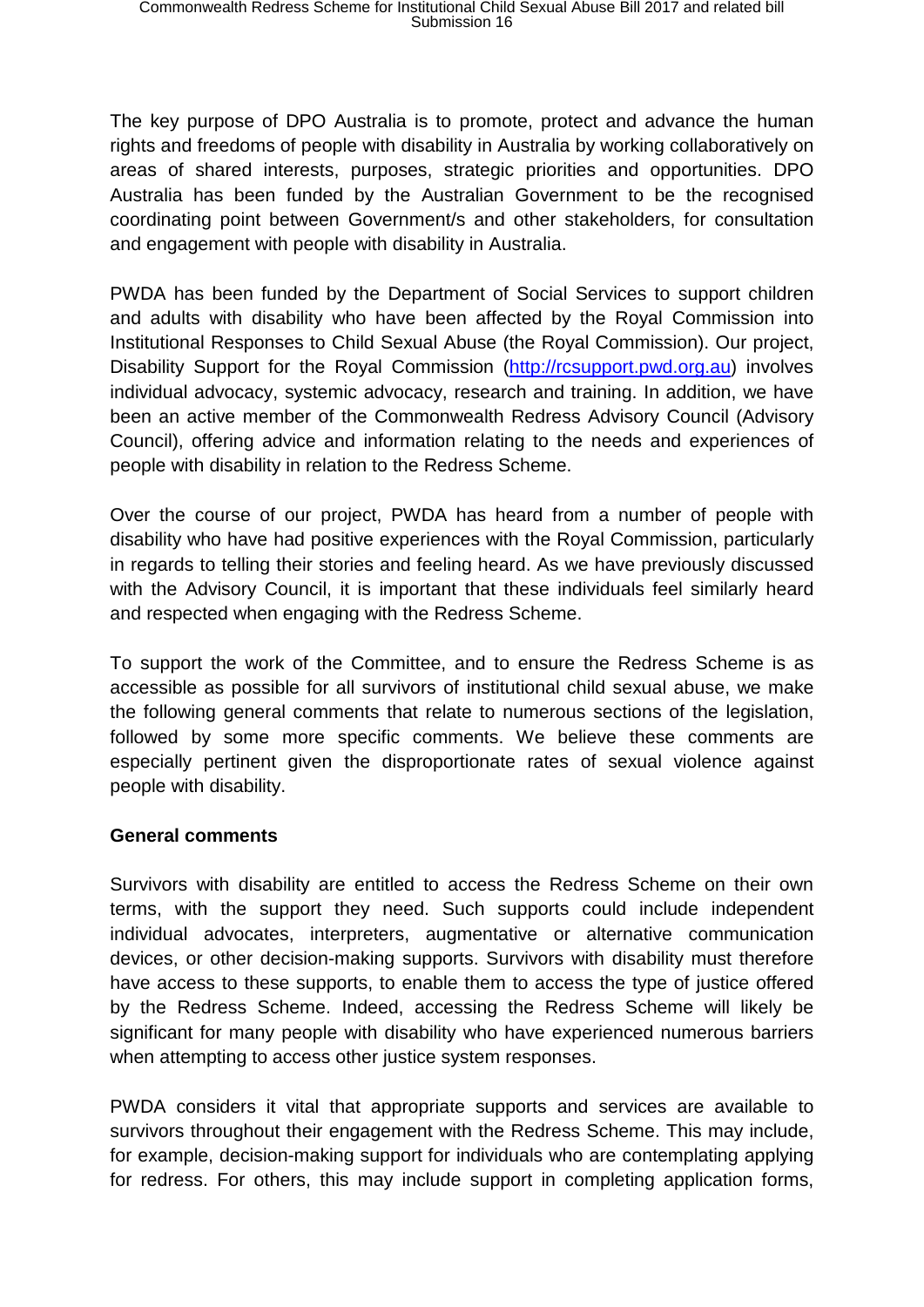understanding offers, actioning notices for additional information, and so on. Additionally, it is so important that independent legal advice is made freely available to all individuals planning to apply for the Redress Scheme prior to them making an application. This would assist individuals to make informed choices regarding whether applying for redress through the Redress Scheme is the best avenue for them and their circumstances.

Consequently, PWDA recommends that all staff involved or associated with the Redress Scheme receive trauma informed disability awareness training and education. This must include Helpline staff, the Operator, independent decisionmakers, other officials and staff more directly involved with the practical administration of the Redress Scheme, as well as support services and legal services offering assistance and advice to survivors.

This training would emphasise the importance of clear communication and using plain English, even when the topic at hand is quite complex. This would help to communicate what the Redress Scheme is, how decisions are made, and what the process involves. This may in turn help to manage the expectations of survivors with disability enquiring about the Redress Scheme.

As mentioned briefly above, survivors with disability often experience significant barriers when attempting to access justice. Similar barriers may also prevent survivors with disability from accessing compensation through civil litigation. It is therefore vital that the Redress Scheme, and information about and in relation to the Redress Scheme, is as accessible and easy to understand as possible. Information about the scheme must be made available in a range of accessible digital and nondigital formats, and all correspondence with the survivor must be in an appropriate and accessible format.

Ideally, upon application survivors would be able to indicate their preference of communication method or format (for instance, large print, Braille, Easy Read, Plain English). They would also be able to note whether they may require additional time to complete or respond to tasks related to their redress application. These requirements would be recorded and implemented throughout all communications, including notices of determination, offers and requests for additional information. Importantly, forms to be completed by survivors must also be available in a range of digital and non-digital formats. This must include accessible and alternative formats for application forms, offer acceptance forms, forms to request additional time to respond, forms to request internal review and complaints forms.

PWDA appreciates the apparent flexibility of the Redress Scheme as outlined in the Bill. For instance, allowing certain set time periods for responses, yet allowing survivors to apply for extensions where necessary (while also giving the Operator the powers to grant extensions in particular circumstances) is particularly important for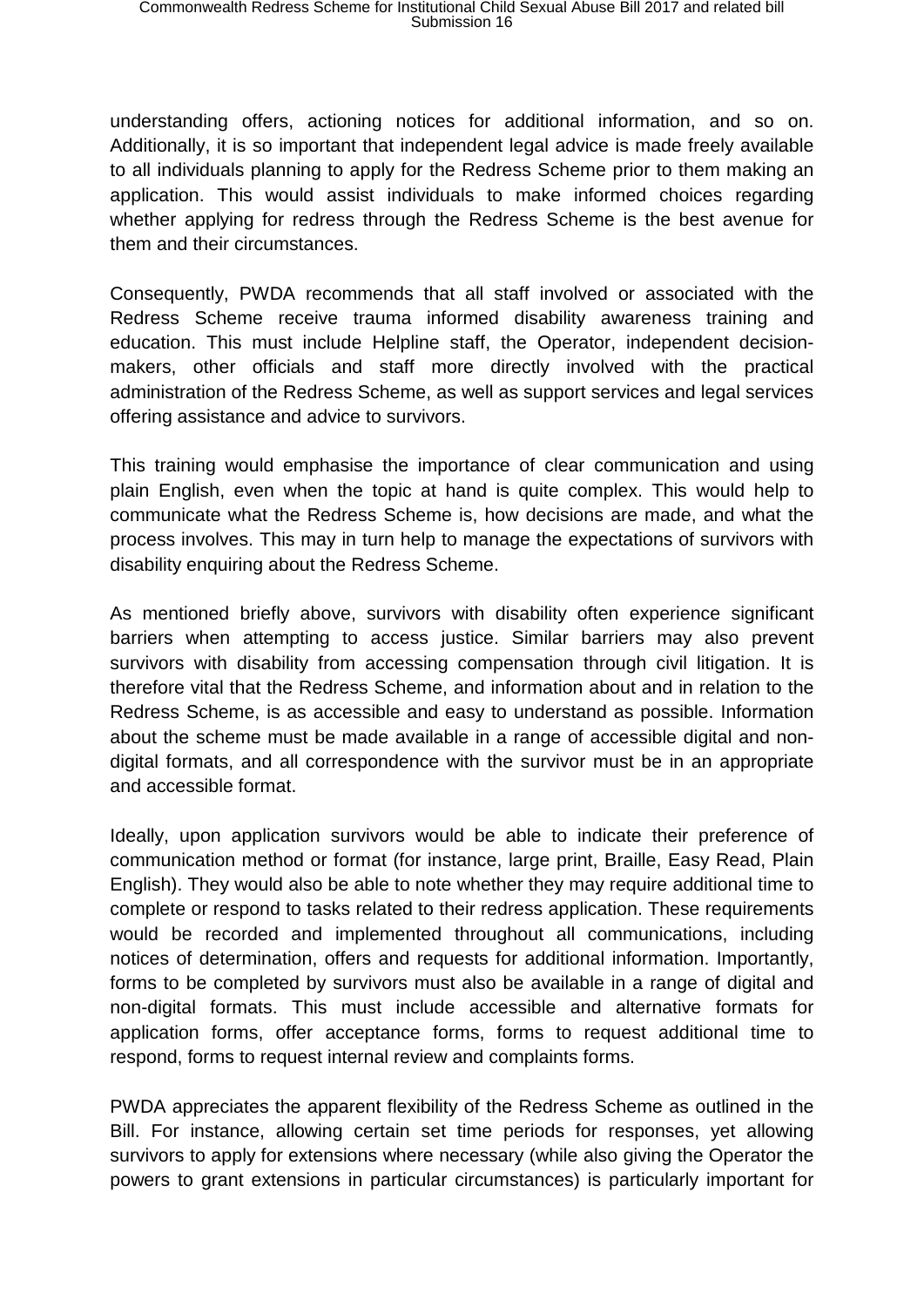survivors with disability, especially those with episodic disability, communication support needs or intellectual disability. Such individuals may require additional time to ask questions, to process the information they have received, or to seek and receive support (including legal advice).

## **Specific comments**

PWDA is concerned by the possible implications of Part 2-2 Division 2 Section 16(3), which outlines that:

> Despite subsections (1) and (2), a person is not *eligible* for redress under the scheme if the rules prescribe that the person is not eligible for redress under the scheme.

PWDA strongly believes that the only eligibility criteria that should be applied is that provided by Part 2-2 Division 2 Section 16(1). This would ensure that the Minister, through the making of the Commonwealth Redress Scheme Rules (as outlined in Part 5-2 Division 2 Section 117 of the legislation) would not be able to set restrictions or exemptions in relation to eligibility requirements.

Furthermore, PWDA strongly recommends that there be no exclusions to who is eligible to access the Redress Scheme based on past criminal convictions. As has been reported, survivors who have been convicted of sex offences or sentenced to prison terms of five years or more for crimes such as serious drug, homicide or fraud offences would be excluded from the Redress Scheme.<sup>[1](#page-3-0)</sup> PWDA is deeply concerned by these exclusions, and the subsequent categories of 'deserving' and 'undeserving' victim that they establish.

In order for the Redress Scheme to offer a just response, it must be available to all survivors of institutional child sexual abuse. This must include children who may be sexually abused in institutions after the start day of the Scheme (thus requiring adjustments to Part 2-2 Division 2 Section 17 (c) which outlines when abuse is in the scope of the Scheme).

PWDA is also concerned by the language used in Part 4-4 around nominees. The continued use of nominee provisions in legislation demonstrates that the concept of legal capacity<sup>[2](#page-3-1)</sup> remains unrealised by law and policy makers.<sup>[3](#page-3-2)</sup> Nominee provisions

<http://www.pwd.org.au/documents/Word/AusUPRFactSheetSupportedDecisionMaking.docx>

<span id="page-3-0"></span> <sup>1</sup> Reported[: http://www.abc.net.au/news/2017-10-26/sex-offenders-to-be-excluded-from-child-abuse-redress-scheme/9087256](http://www.abc.net.au/news/2017-10-26/sex-offenders-to-be-excluded-from-child-abuse-redress-scheme/9087256)

<span id="page-3-1"></span><sup>&</sup>lt;sup>2</sup> For additional information regarding legal capacity, see: People with Disability Australia (PWDA), the Australian Centre for Disability Law (ACDL) and the Australian Human Rights Centre (AHRCentre). 2014 *Australian Law Reform Commission*  (ALRC): Equality, Capacity and Disability in Commonwealth Laws Discussion Paper, Available:

[http://www.pwd.org.au/documents/pubs/SB14-ALRC-Submission-PWDA-ACDL-AHRCentre.doc;](http://www.pwd.org.au/documents/pubs/SB14-ALRC-Submission-PWDA-ACDL-AHRCentre.doc)NGO Coalition, 2015, *Australia's UPR 2015: Fact Sheet Legal Capacity*, available:

<span id="page-3-2"></span><sup>3</sup> As outlined in: Lea, M., & Sands, T., (2017), '*Disabled People's Organisations Australia (DPO Australia) Submission to the Australian Law Reform Commission Discussion Paper: Protecting the Rights of Older Australians from Abuse'*, DPO Australia, Sydney, Australia.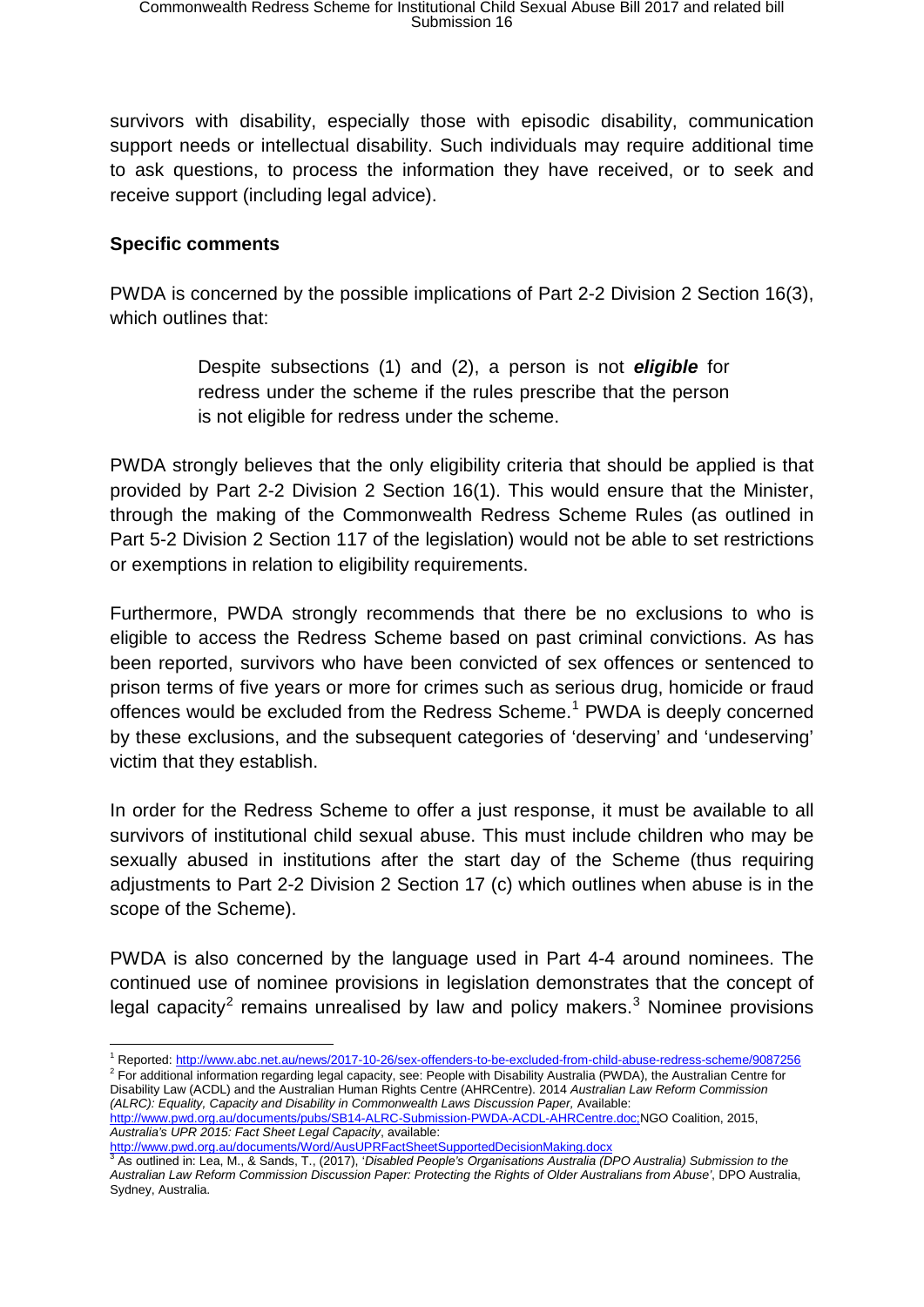routinely limit the participation of people with disability in decision-making about their lives and rights.<sup>[4](#page-4-0)</sup>

PWDA is particularly concerned that Part 4-4 Division 2 Section 94 Subsection 3 outlines the following:

> 'The Operator must not appoint a nominee for a person (the *principal*) under this section except: (a) with the written consent of the person to be appointed; and (b) after taking into consideration the wishes (if any) of the principal regarding the making of such an appointment'.

It is our position that the wishes of the principal should always be paramount. Indeed, payment and correspondence nominees must only be appointed if it is the direct will and preference of the principal for this to occur. Instead, survivors should be provided with any and all decision-making supports they may require for them to express and implement their will and preference. [5](#page-4-1)

Contrary to this, the legislation goes on (in Part 4-4, Division 3, Section 96(1)) to outline that 'it is the duty of a correspondence or payment nominee of a person to act in the best interests of the person at all times'. Requiring nominees to act according to the 'best interests' of the principal remains firmly positioned within the current legal capacity framework, whereby a person is perceived to lack capacity and therefore requires someone to make decisions on their behalf.<sup>[6](#page-4-2)</sup>

PWDA rejects the notion of 'best interests', and implores the Committee to reconsider the use of nominees in favour of enshrining in legislation the provision of any and all decision-making supports that a survivor may require to engage with the Redress Scheme.

Finally, in relation to Part 2-6 Division 4 Section 52 Subsection 6, which outlines the general principles to guide the provision of direct personal responses, PWDA recommends additional competencies for those delivering direct personal responses. In addition to the need for these individuals to have received cultural awareness training, sensitivity training and training about the nature and impact of child sexual abuse and the needs of survivors, these individuals must also receive disability awareness training. This will support these individuals to communicate clearly and effectively with people with disability, in addition to giving them additional insights into

<span id="page-4-0"></span> $4$  People with Disability Australia (PWDA), 2014. 'Consideration of the  $4<sup>th</sup>$  and 5<sup>th</sup> Reports of Australia by the Committee to the Convention Against Torture', pp16-17. Available[: http://www.pwd.org.au/documents/pubs/SB14-UNCAT.doc](http://www.pwd.org.au/documents/pubs/SB14-UNCAT.doc)

<span id="page-4-2"></span><span id="page-4-1"></span><sup>5</sup> Decision-making support may take different forms for each individual. For instance, a person with a hearing impairment may request an Auslan interpreter to communication information about their decisions, while a person with cognitive impairment or episodic psychosocial disability may appoint a support person to assist them to understand and respond to information. <sup>6</sup> Indeed, the Convention on the Rights of Persons with Disabilities offers a shift from a 'best interests' approach to providing sufficient supports to enable an individual to express their will and preference.